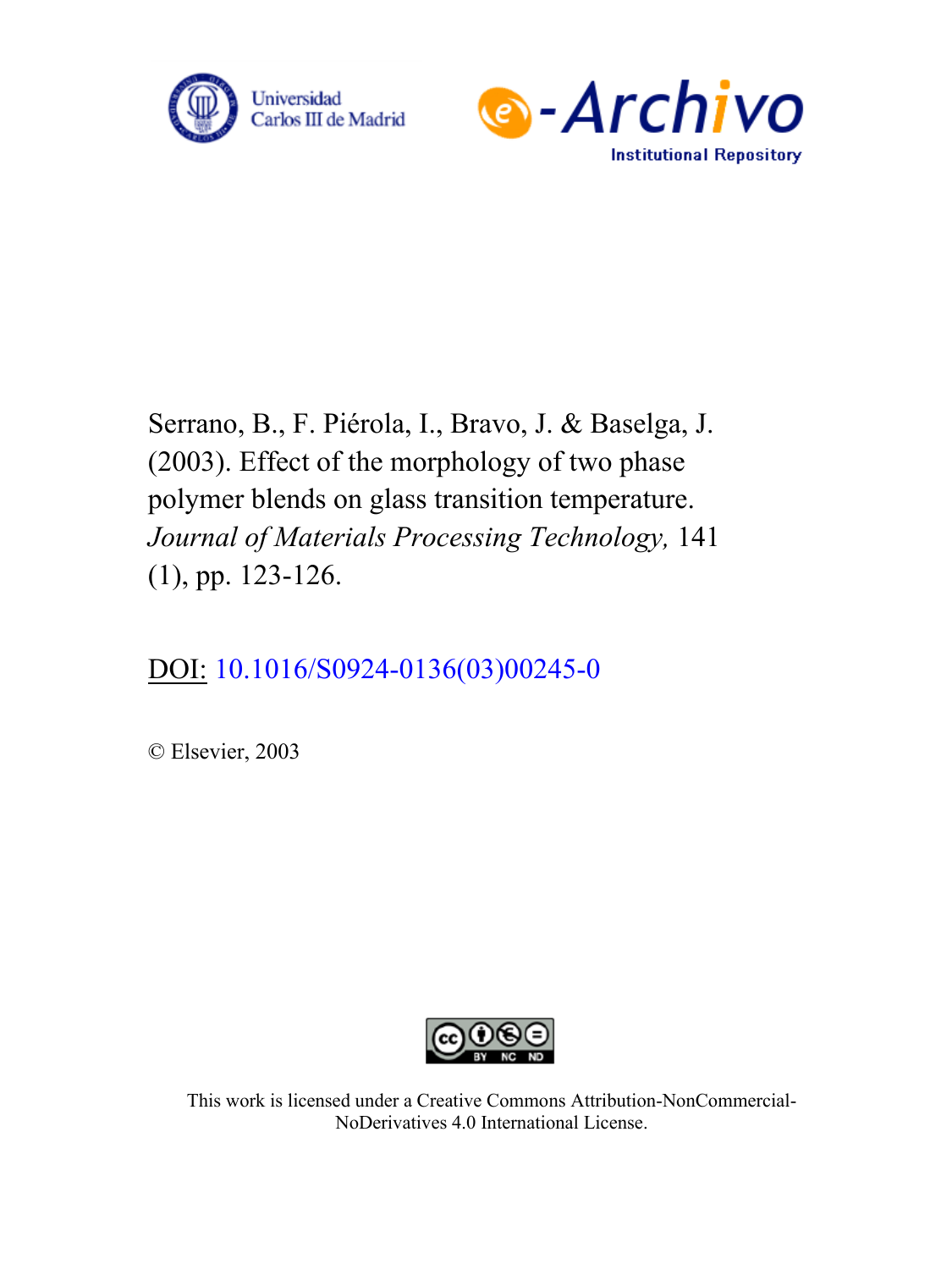# Effect of the morphology of two phase polymer blends on glass transition temperature

B. Serrano<sup>a,\*</sup>, I.F. Pierola<sup>b</sup>, J. Bravo<sup>a</sup>, J. Baselga<sup>a</sup>

<sup>a</sup>Dpto. de Ciencia de los Materiales, Universidad Carlos III de Madrid, 28911 Leganés, Spain <sup>b</sup>Dpto. de CC y TT Fisicoquímicas, Universidad a Distancia (UNED), 2804 Madrid, Spain

#### **Abstract**

Blends of poly(cyclohexylmethacrylate), PChMA, with poly(vinylacetate), PVAc, were prepared by casting THF and chloroform solutions. A calorimetric and morphologic study was performed. Differential scanning calorimetry investigations of the blends show two glass transition temperature that give evidence of inmiscibility. For polymer less flexible (PChMA) was observed an enhancement of  $T_g$  by 20 °C approximately in blends of PVAc-rich composition. Epifluorescence microscopy, using PChMA labelled by copolymerization pirenyl-methylmethacrylate, Py, shows also phase separation providing imaging of the distribution of PChMA in the different domains and in the matrix. Blends containing 80% w/w PChMA show a bicontinuous primary morphology suggesting a spinodal phase separation mechanism. The 50 and 20% PChMA samples show morphologies composed of PChMA-rich domains in a matrix composed by PVAc mainly. Blends with domain–matrix morphology present a higher  $T_g$  than pure homopolymer more rigid (PChMA) due to packing in microphases in matrix of more flexible polymer (PVAc).

## **Keywords**

Epifluorescence microscopy; Polymer blends; Blend morphology; Glass transition temperature

### 1. Introduction

Polymer blends formed with homopolymers are interesting for several reasons. First of all, because they allow the optimization of some properties compared with the isolated homopolymers, and therefore is an economic way to create materials with desired properties. In the second place, mixing of polymer is interesting from a theoretical point of view. It is of great importance to know the structure and its influence on blend properties.

When the blends are not miscible, their properties are influenced by the morphology of the segregated domains and by the effect of surface energy and interfacial composition. Of all the properties of phase-separated polymer blends, the interface between adjacent phases is the least understood. The limited amount of information available about polymer–polymer interfaces is a direct consequence of the fact that there are few techniques that allow one study directly [1,2]. The theory of polymer blends describes the polymer–polymer interaction between [indiv](#page-3-0)idual domains in terms of the interaction energy density and the dimension of the polymer coil [3].

Several indirect techniques are available for these studies, including some microscopy techniques such as electron scanning and transmission [2], infrared spectroscopy [4], Xray microanalyses [5] and [sca](#page-3-0)ttering techniques and conventional methods such as mechanical, rheological, [an](#page-4-0)d measurements of int[erfac](#page-4-0)ial tension [6]. In addition, fluorescence techniques are useful in studies of polymer compatibility [7]. This technique re[quir](#page-4-0)es an intrinsically fluore[scen](#page-4-0)t polymer or the incorporation of fluorescent probes, either labelled to polymer or added to mixture which are able to selectively dye one phase of the polymer blends [8,9]. Other methods are based on the measur[ement](#page-4-0) of the nonradiative energy transfer that depends on the distance between both fluorophores (guest in different domain), and therefore on the interpenetrating in the interface between the individual domain [10–12]. Epifluorescence microscopy (EFM) [and](#page-4-0) fluorescence microspectroscopy were also employed to study the domains incompatible in blends with poly(vinyl acetate)[11,13,14]. However, the more sensitive [technique](#page-4-0) is that the smaller domain it can detect. So, the level of homogeneity depends on the technique used in the investigation [15].

On the other hand, the effect of surface energy [betw](#page-4-0)een different domain can be also analysed by variation of  $T_g$ using differential scanning calorimeter (DSC). When the highly flexible polymer allows that rigid polymer packs in

<sup>\*</sup>Corresponding author.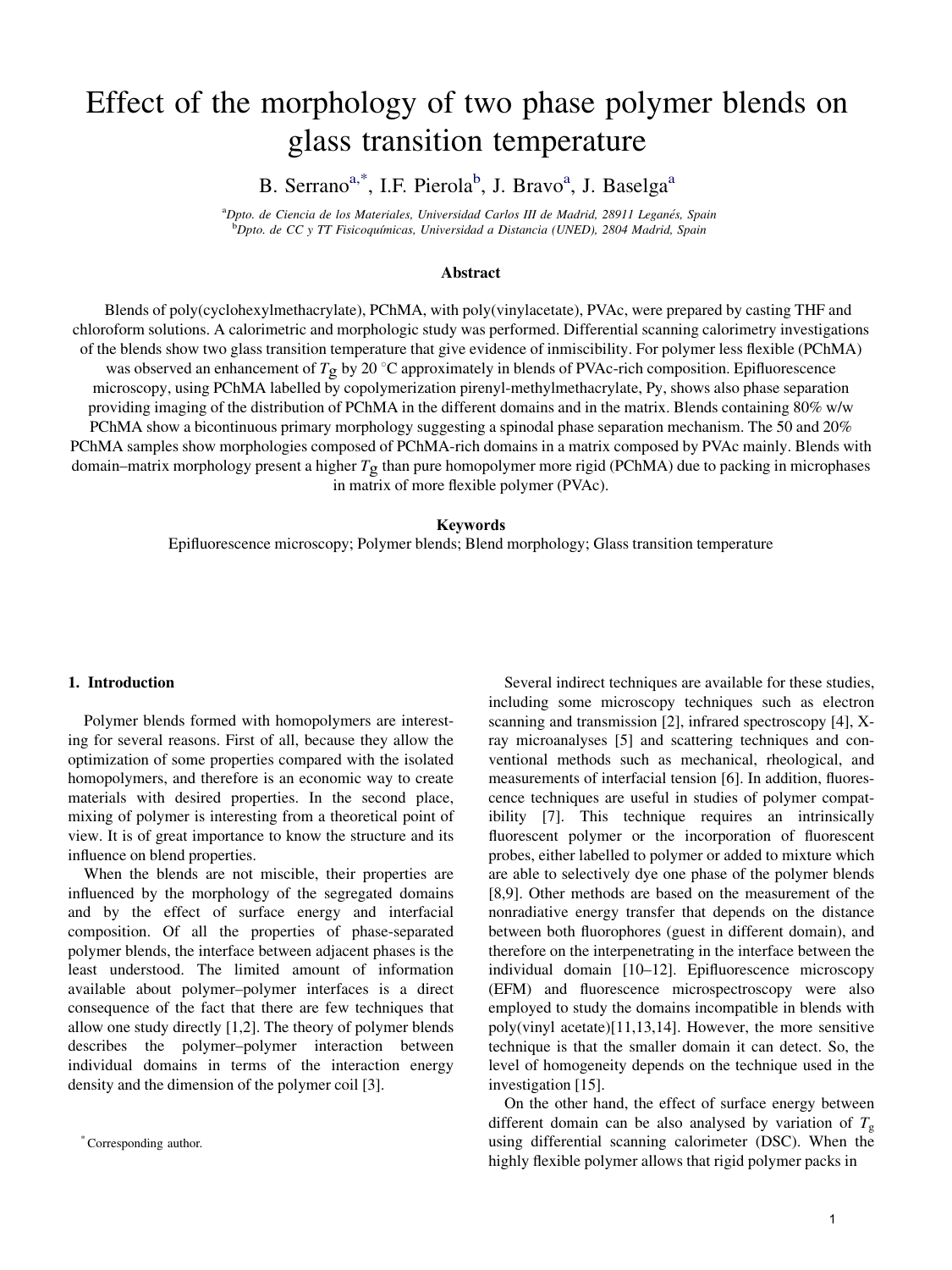<span id="page-2-0"></span>

| Table 1                                                                      |
|------------------------------------------------------------------------------|
| Charazterization of samples: intrinsic viscosity $( n )$ , viscosity-average |
| molecular weight $(M_v)$ , glass transition temperature $(T_o)$ , and molar  |
| fraction of chromophore in labelled PChMA samples $(F_c)$                    |

|             | $[\eta]$ (dl/g) | $M_{\rm v} \times 10^{-3}$ | $T_{\rm o}$ (°C) | $F_c$ (mol%)             |
|-------------|-----------------|----------------------------|------------------|--------------------------|
| <b>PVAc</b> | 0.54            | 90                         | 41               | $\overline{\phantom{0}}$ |
| PChMA-Py    | 0.34            | 102                        | 82               | 0.20                     |

microphases, the last polymer forms more compactly than in a pure homopolymer and a growth in  $T<sub>g</sub>$  of the rigid polymer is observed [\[16\].](#page-4-0) In this paper we use both techniques, DSC and EFM with the aim of studying the effect of morphology of two phase polymer blend of poly(cyclohexyl methacrylate)/poly(vinyl acetate), PChMA/PVAc, on glass transition temperature.

#### 2. Experimental section

Poly(cyclohexyl methacrylate), PChMA, sample was obtained by radical polymerization and labelled with (1 pirenyl-methyl)methacrylate (Py) (polyscience) as reported previously [\[13,14\]](#page-4-0). PVAc was purchased from polysciences and used without any further purification. Intrinsic viscosities were measured at  $30^{\circ}$ C in an automatic Schot Viscometer, and the corresponding molecular weights were calculated with the viscosimetric equation of the homopolymer taken from Ref. [\[17\]](#page-4-0). The chromophore molar fraction in the copolymers,  $F_c$  was calculated by spectrophotometry (Perkin-Elmer Lambda 4). The glass transition temperatures were measured with a DSC (Perkin-Elmer DSC-7) equipped with an intracooler. All  $T_{\rm g}$  measurements were made at a scan rate of 20 °C min<sup>-1</sup> and the  $T_g$  values were taken as the midpoint between the liquid and the glassy lines. Table 1 summarizes the characteristics of the PChMA-dye and PVAc employed in this work.

Films of polymer blends (PChMA/PVAc) were prepared by mixing of three different compositions (20/80, 50/50 and 80/20) from both THF and chloroform  $(Cl<sub>3</sub>CH)$  casting at room temperature. Then, the resulting polymer solution was poured into a silanized flat glass and held at room temperature for 48 h followed by residual solvent removal in a vacuum oven for 48 h. EFM with imaging detection were measured on a Nikon Labophot microscope equipped with a CCD camera, and a 100 W Hg arc lamp, filtered to transmit in the range 330–380. The emission was separated from the excitation beam by a dichroic mirror ( $\lambda_{\rm ex}$  < 400 nm), and a barrier filter ( $\lambda_{\rm em}$  < 420 nm).

Measurements of the glass transition temperatures of polymer blends were performed in a Perkin-Elmer DSC-7. Samples were prepared by casting from both THF and Cl<sub>3</sub>CH. Samples were dried under vacuum at 50  $\degree$ C for 4 days and preheated at 150  $\degree$ C for 10 min prior to experiment. Measurements were made at scan rate a  $20^{\circ}$ C min<sup>-1</sup>.

### 3. Results and discussion

Fig. 1 shows the EFM optical micrographs of the cast-THF PChMA-Py/PVAc blend samples of three compositions, 20/80, 50/50 and 80/20. Especially for the 20 and 50% PChMA compositions, the micrographs show a dispersed morphology with fluorescence domains formed by PChMA mainly and dark matrix formed by PVAc. The fluorescent domain are distributed over the matrix in two size scales: large domain, in the range of  $100 \mu m$ ; and much smaller domains, of about 1  $\mu$ m. When an additional lateral illumination is using, the small domain are crater-like void really, and they are on the air–polymer interface. Nevertheless, for 80% PChMA composition a bicontinuous primary morphology is observed showing a complex interconnected morphology. When the magnification is increased, a secondary phase-in-phase morphology is observed with small dark domain distributed in PChMA-rich region and small fluorescent PChMA domain throughout dark region (PVAcrich).

Films cast from  $Cl<sub>3</sub>CH$  are more homogeneous than from cast-THF. [Fig. 2](#page-3-0) shows the epifluorescence micrographs of three composition studied. The 20% PChMA composition is homogeneous-like blend when an objective of  $10\times$  is using. Nevertheless when the magnification is increased  $(40\times)$ , small fluorescence domains distributed in matrix are observed. The 50/50 sample shows a phase-separated



Fig. 1. Epifluorescence micrograph (objective of 10×) of PChMA-Py/PVAc blends with composition: (a) 20/80, (b) 50/50 and (c) 80/20 cast from THF.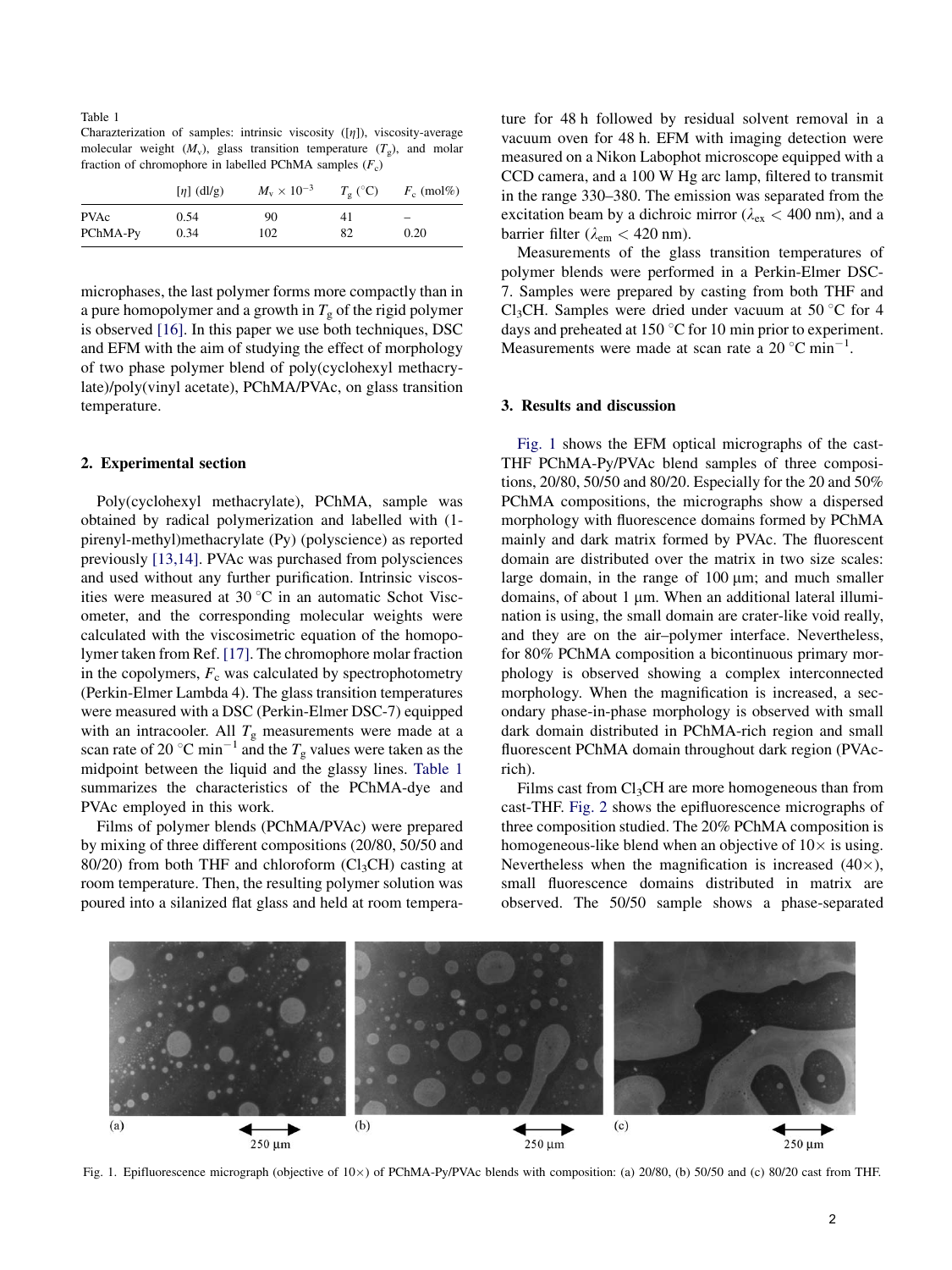<span id="page-3-0"></span>

Fig. 2. Epifluorescence micrograph of PChMA-Py/PVAc blends with composition: (a)  $20/80$  (40×), (b)  $50/50$  (10×) and (c)  $80/20$  (10×) cast from Cl<sub>3</sub>CH.



Fig. 3. Second run glass transition temperatures of PChMA-Py/PVAc blends cast from THF (circle) and Cl<sub>3</sub>CH (square).

domain–matrix like 20/80 and 50/50 films from cast-THF, but now the matrix is slightly fluorescent. While the darkness surrounding of fluorescent domains of PChMA in films from cast-THF means that the matrix is pure PVAc, films from cast- $Cl<sub>3</sub>CH$  with a matrix slightly coloured, means that it is constituted by blend of the two polymers. Film 80/20 composition shows an apparent miscibility to the detection limit of the optical microscope. However upon annealing at  $122 \degree C$  for 4 h, phase separation with interconnected PChMA domains is activated.

Fig. 3 shows second run  $T_g$ 's as a function of blend composition of PChMA-Py in both THF and  $Cl<sub>3</sub>H$  casting solvents. Two  $T_g$ 's were observed over all composition, nevertheless they do not correspond to those of the individual components, above all to the PVAc-rich samples.  $T_g$ outside the value defined by the homopolymer PChMA  $(T_g > 82 \text{ °C})$  for both THF and Cl<sub>3</sub>CH cast film, is observed, suggesting that PChMA is more rigid in segregates microphases than in bulk, whereas PVAc is slightly more flexible than in bulk ( $T_g < 40$  °C) for Cl<sub>3</sub>CH cast samples.

This outside increases on  $T_g$  of PChMA is strange due to polymer–polymer poor attractive interaction in the polymer blend here studied [\[18\].](#page-4-0) However, the behaviour in ternary polymer–polymer–solvent system may be different [\[19\]](#page-4-0) and some interactions could have been developed during casting.

On the other hand, the intermolecular interactions are influenced by the morphology of the segregated domains. When the phase separation is matrix–domain (20/80 and 50/ 50 from cast-THF and  $Cl<sub>3</sub>CH$ , see [Figs. 1 and 2](#page-2-0)), and the matrix is constituted by the polymer more flexible, it allows to the rigid polymer becomes packed in microphases in a more compact form than the homopolymer. A growth in intermolecular interaction will now lead to a growth in  $T_{\rm g}$  of the rigid polymer (PChMA) in the presence of the flexible one (PVAc) [\[15\]](#page-4-0).

#### References

- [1] D.R. Paul, S. Newman, Polymer Blends, Academic Press, Florida, 1974.
- [2] G.D. Merfeld, D.R. Paul, in: D.R. Paul, C.B. Bucknall (Eds.), Polymer Blend, vol. 1, Wiley, New York, 2000, Chapter 3.
- [3] E. Helfand, A.M. Sapse, J. Chem. Phys. 62 (1975) 1327.